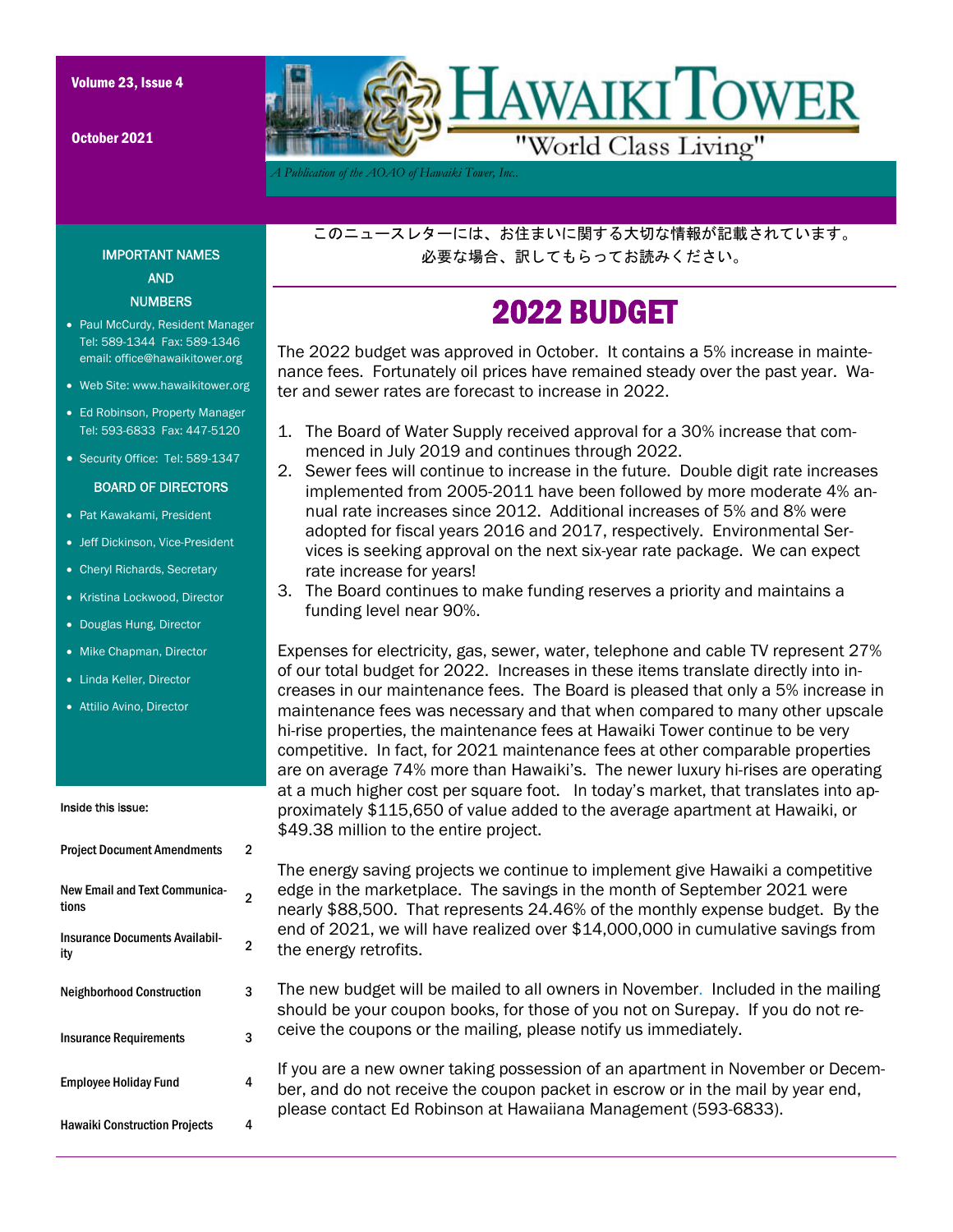### PROJECT DOCUMENT AMEND-MENT AND RESTATEMENT

Hawaiki Tower's project documents were first written in the mid-90's. Many laws have changed since then and our documents do not reflect these changes. Complying with our documents when they conflict with State law is problematic for the Board of Directors.

The new law HRS 514B allows a Board of Directors to restate the project documents without the consent of the members. This restatement is limited to incorporating new laws and eliminating provisions of our document in conflict with the new laws. Amending our Declaration and Bylaws to conform with State law, and to make changes necessary to avoid potential liability and allow for smoother operations, requires the affirmative vote of the members. The Board of Directors is asking for the help of the membership. Your affirmative vote to amend the documents will make a huge difference in the Board's ability to continue to operate efficiently and safely, minimizing potential liability to you, the Association members.

A few of the important changes that are recommended are conforming to Federal Fair Housing Laws, HRS 514B (the updated State law governing condo associations), prohibit smoking anywhere in the building except for medical treatment, procedures for conducting regular and annual meetings, including electronic attendance and voting, and parliamentary procedures for conducting meetings.

Please watch for a mailing (or email or text) asking you to vote in favor of amending the project documents.

### NEW EMAIL AND TEXT COMMUNICATIONS

The Association is implementing a new text and email communication system. The success of our package tracking and notification system has confirmed occupants appreciate receiving texts and/or emails when

packages arrive. This makes our operations more efficient.

It costs thousands of dollars to mail letters, budgets, announcements, legal documents, and other official notices to owners. Sending these documents via email and/ or text will minimize expenses and get them to owners quicker and directly.

We have one year to complete the project document amendment process. This process requires OWNERS to vote on the amendments. To-date, we have only received a response from approximately 50% of our owners. We need at least 75% of our owners to respond.

Between now and the end of June 2022, we will be sending emails and texts to owners who have not responded. Please do not block or report the texts and emails as spam. Doing so will permanently remove you from receiving communications from the Association. We will be able to include links to documents in the emails and texts enabling OWNERS to complete voting and signing electronically and return documents to us. This should make the voting process easier and more efficient.

Owners, please send us your current email address and cell phone number(s) (US numbers only). It is important we update your contact information to communicate effectively with everyone. Please email us at:

#### office@hawaikitower.org

Your cooperation and assistance are appreciated.

### INSURANCE DOCUMENTS AVAILABILITY

#### How do I obtain the insurance information my lender requires?

Answer: An insurance summary is available from the Hawaiki Tower administrative office or from the Hawaiki Tower website. Just stop in the office for a copy, or ask your lender to check the website and they can print it right to their desk.

The Flood Insurance Declaration is another document lenders require owners to submit as proof of insurance. This can be obtained from the office or the Hawaiki Tower website too.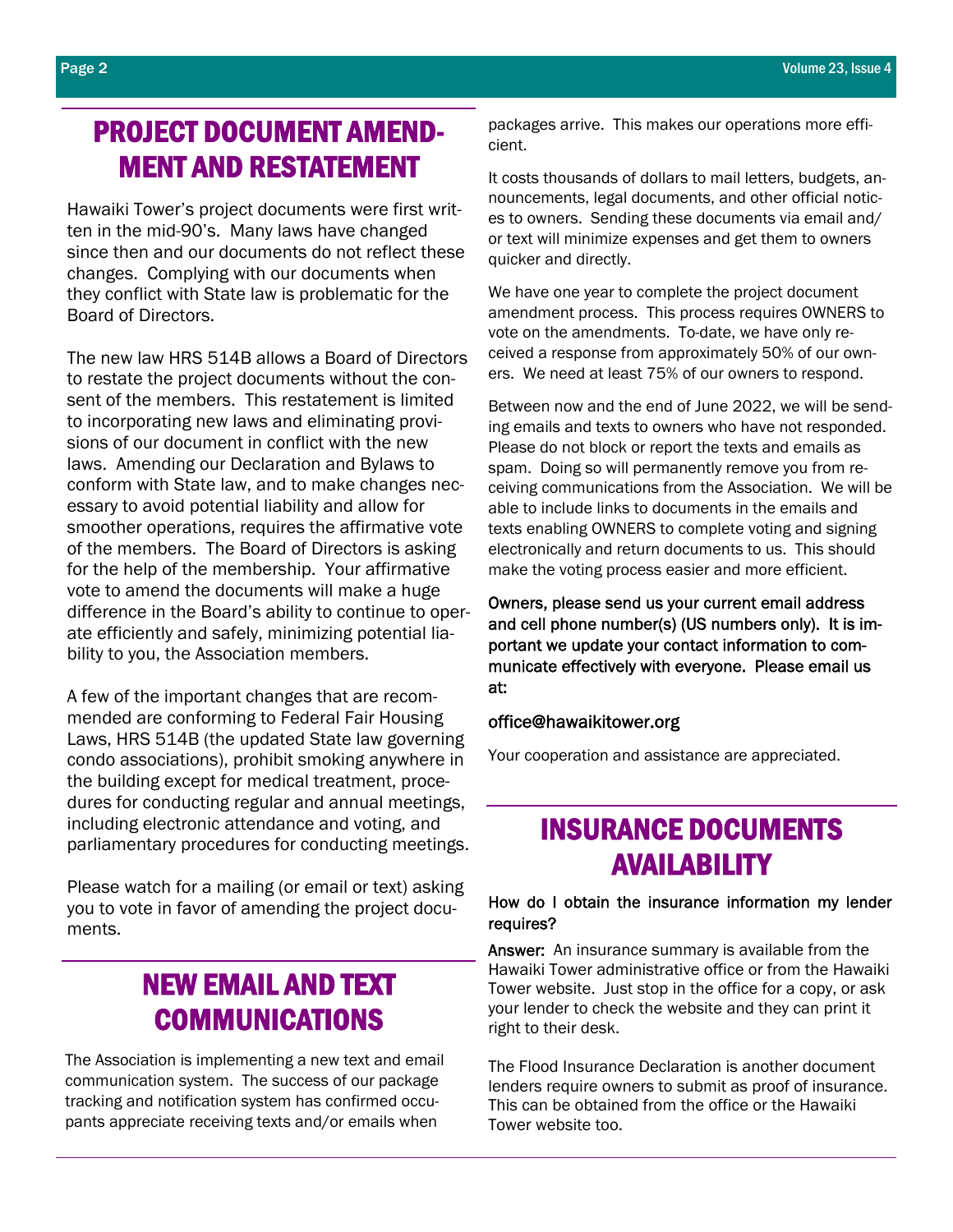# NEIGHBORHOOD **CONSTRUCTION**

A year ago we reported additional construction planned in our neighborhood.

#### **Brookfield Properties to build new high rise**

Brookfield Properties has plans for a 400' high-rise all-rental housing project at the corner of Kona and Piikoi Streets at the current "Ala Moana Plaza" strip center. This is where Nijiya Market and Eggs n Things are/were located. Construction will take 2.5-3 years and they plan to commence in a year or so and open in 2024.

### Update 2021:

We have not seen any progress on this project and a check of the building permits filed for the property does not list anything pending. Time will tell if this project happens or not.

### **Rail—Nan, Inc.**

These projects are to relocate underground utilities in preparation for the bigger project of installing the rail. It would appear we are in for a long period of construction surrounding us and impacting the traffic patterns.

#### Update 2021:

Nan, Inc. was instructed to stop all utility relocation work in preparation for the rail project. Nan, Inc. demobilized all their equipment and most of their supplies from their yard on the corner of Pensacola and Waimanu Streets.

## INSURANCE REQUIREMENTS

#### Do I need my own homeowners insurance? Yes!

It is required by Hawaiki Tower's project documents. The Association purchases coverage to replace the original construction, which includes



apartment. It does not cover any personal property or improvements you make to the apartment, or your personal liability for damage caused to other residents' personal property from sources originating from your apartment. A loss assessment rider should be purchased to protect you from being assessed for the Association's deductible, which is \$25,000, if your apartment caused the damage.

One important feature of an insurance policy is the "inside limit" for personal property. Most policies contain a value limit on artwork, musical instruments, jewelry, etc. If the value of an individual item exceeds the limit, you'll need to have that item appraised and purchase an additional rider to increase the limit for that item.

As always, discuss these features with your insurance agent before buying the insurance.